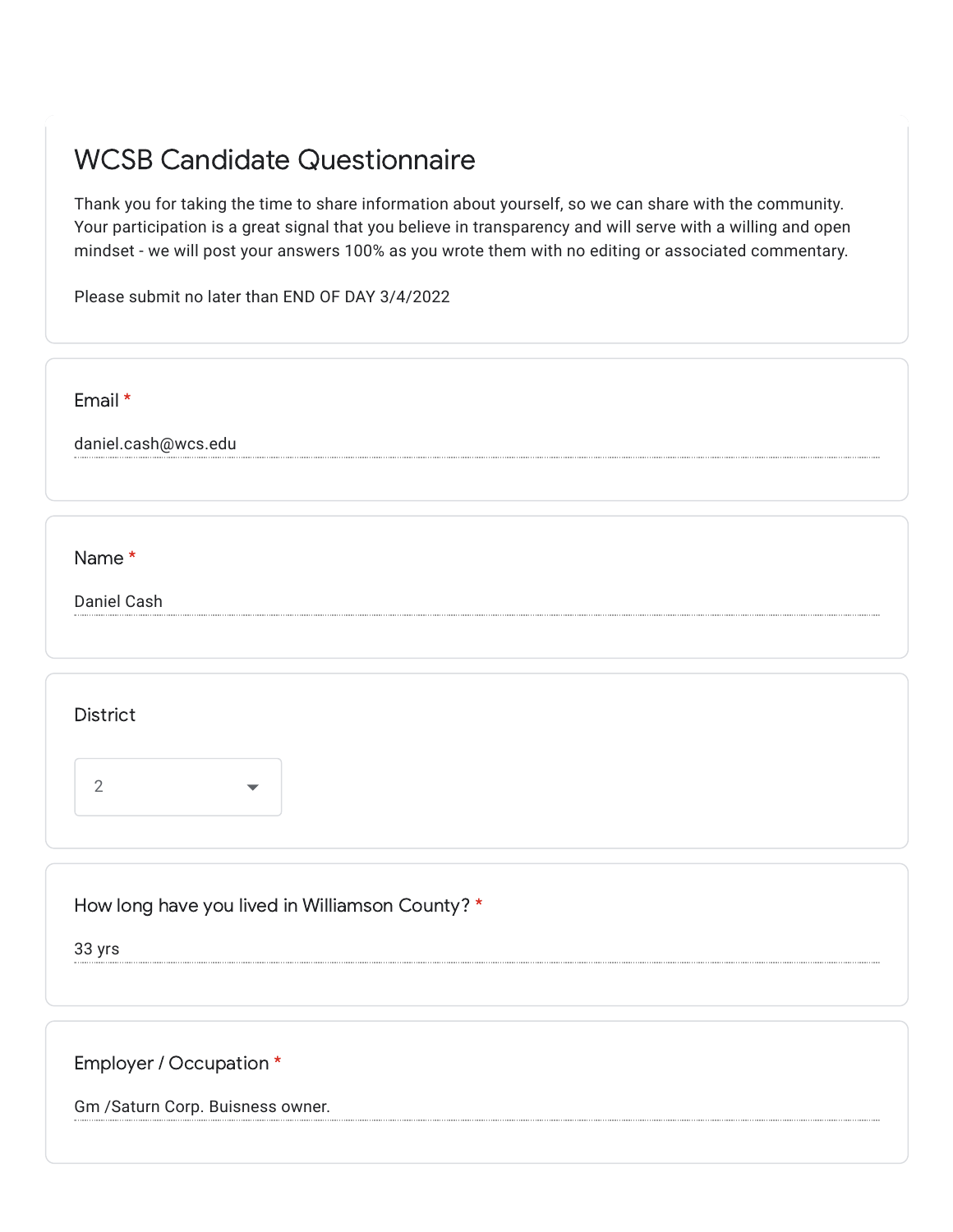| Please select all that apply: *                            |  |  |
|------------------------------------------------------------|--|--|
| My kid(s) currently attend a WCS school (2021-22)          |  |  |
| My kid(s) currently attend a FSSD school (2021-22)         |  |  |
| My kid(s) graduated from WCS                               |  |  |
| My kids are not yet school age but will attend WCS or FSSD |  |  |
| My kid(s) attends private school                           |  |  |
| My kid(s) is homeschooled                                  |  |  |
| I have grandchildren enrolled in WCS (2021-22)             |  |  |
|                                                            |  |  |

Which FSSD/WCS schools do your children attend? (Write N/A if not applicable) \*

**WCS** 

What is or has been your involvement with Williamson County Schools to date? (e.g. PTO, volunteering, etc.) \*

3 different children with band, clubs and sports. SB. Support for schools.

Please list any professional or personal organizations you're currently or have recently (last 3 years) been involved with, including where you have a Board of Directors seat, sit on a committee, volunteer for, or regularly attend meetings \*

WCS BoE Church.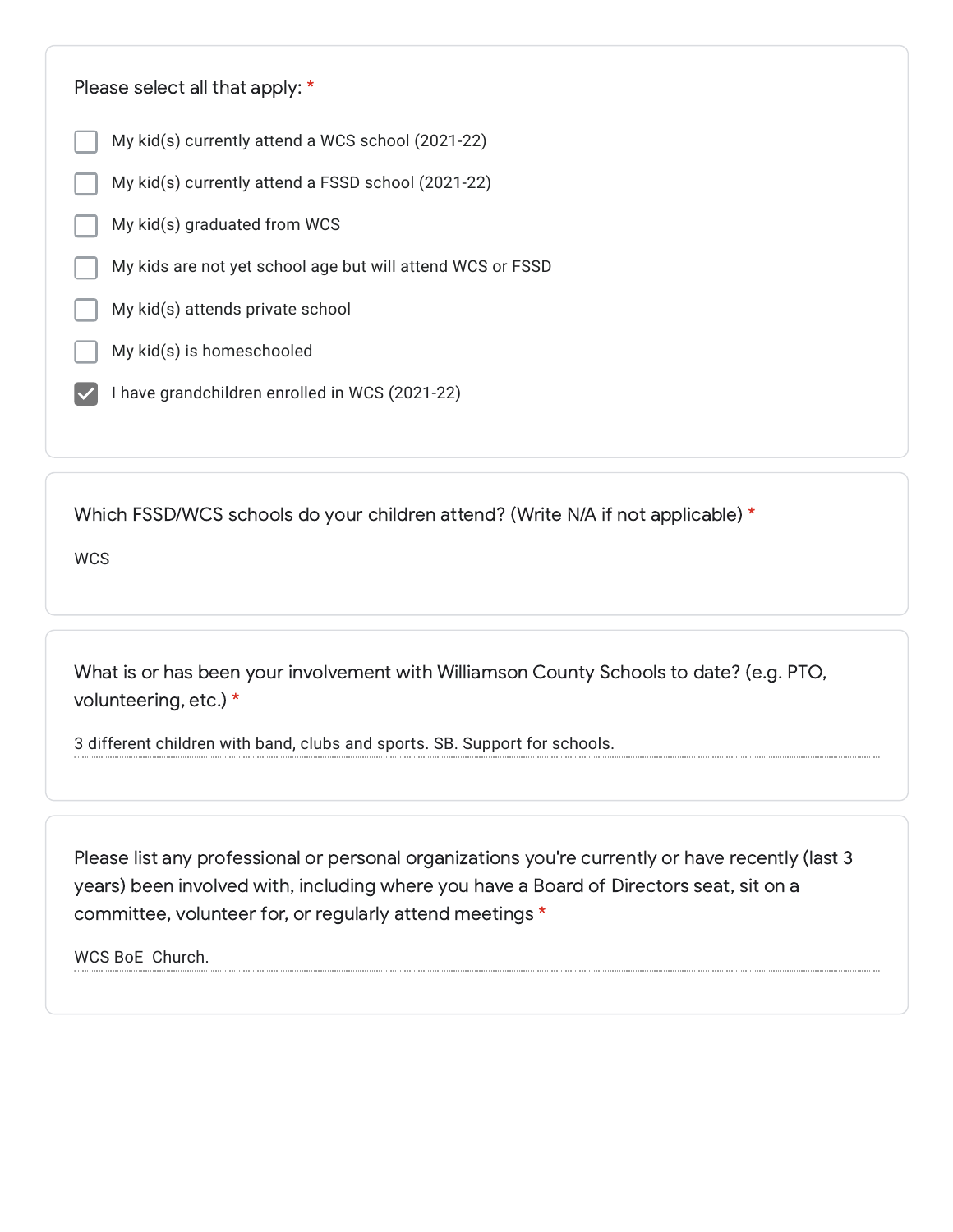What compelled you to run for this position? \*

Serve our children, parents , principles and teachers. To continue to keep WCS the school system they are today through hard work and dedication by many over the years. To continue to help provide the best education for all our children.

What do you believe is the most important quality or characteristic for a Williamson County School Board member to possess and exhibit? \*

Be prepared. Do your home work, be involved, be a good listener, make good policy.

What are your thoughts on the School Board races being partisan this year due to the new state legislature that passed in late 2020?

What, if any, involvement have you had in local or state politics before running for School Board? \*

None

Have you ever spoken at public comment during a School Board meeting? If yes, please provide details on the topic.

No

If you had to describe a School Board member's role in 1-2 sentences, what would it be? \*

Keep open dialog. Work towards equitable decisions representing all stake holders.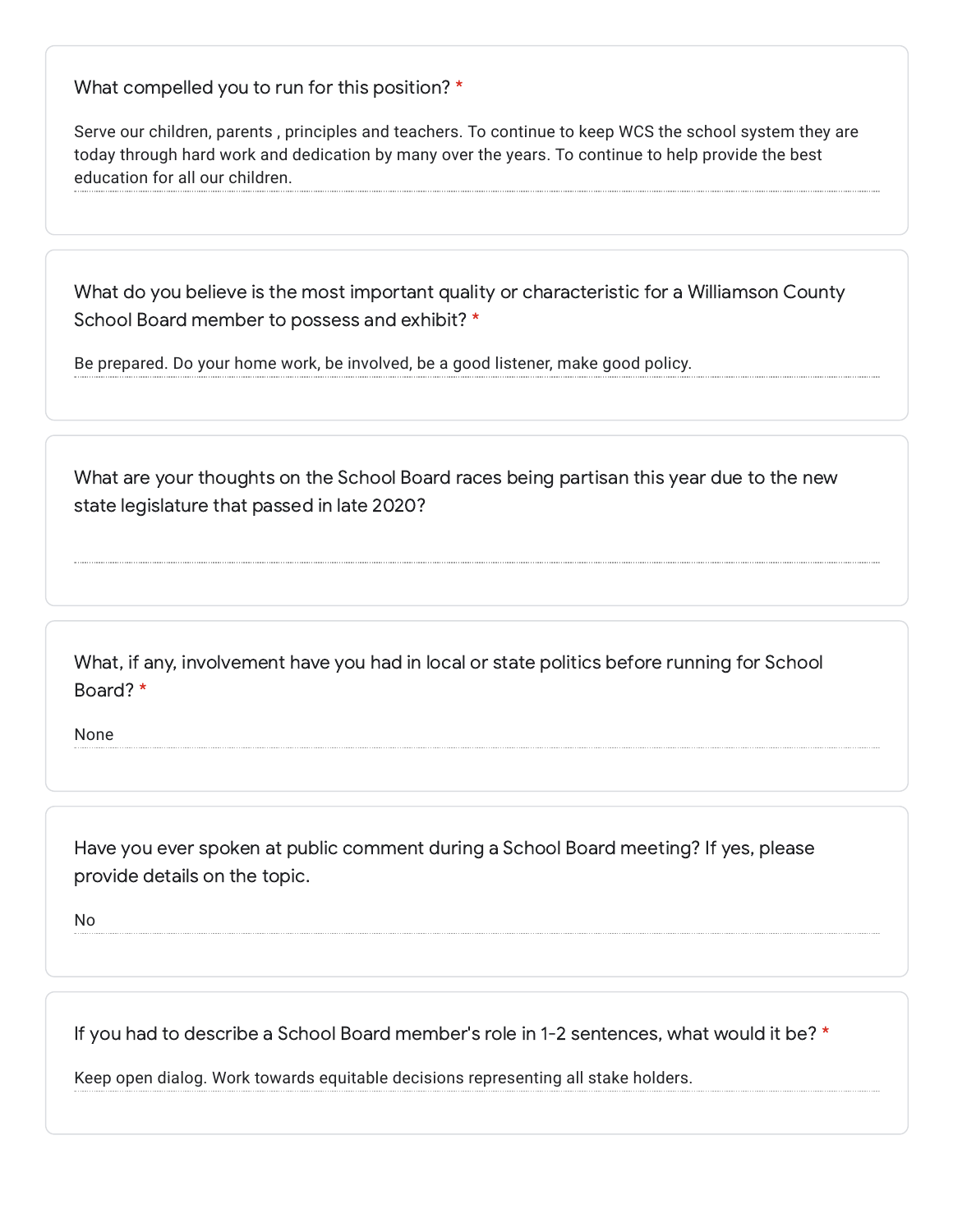How will you communicate with your constituents if elected? Please share links to your Facebook page, Twitter handle, and/or campaign website: \*

At present my WCS email and phone. I will have a Webb page and Face book soon.

What are top 3 most pressing issues facing the School Board at this moment? \*

Support for our teachers. Age appropriate curriculum. Growth in general.

If an incumbent, what are you most proud of during your service as a School Board member?

Working hard to implement and I'm prove our CTE programs. Working hard with staff to create our own Science and Social Studies curriculums fully utilizing our dedicated teachers and staff members. Support for the schools and county to come together and put a sewer system in so we could build Legacy middle school. Full support for pay raises a gross the board.

| Do you believe WCS teachers are paid enough?                                              |
|-------------------------------------------------------------------------------------------|
| Yes                                                                                       |
| No                                                                                        |
|                                                                                           |
| Do you believe WCS schools are adequately funded for their operational and capital needs? |
| Yes                                                                                       |
| No                                                                                        |
|                                                                                           |